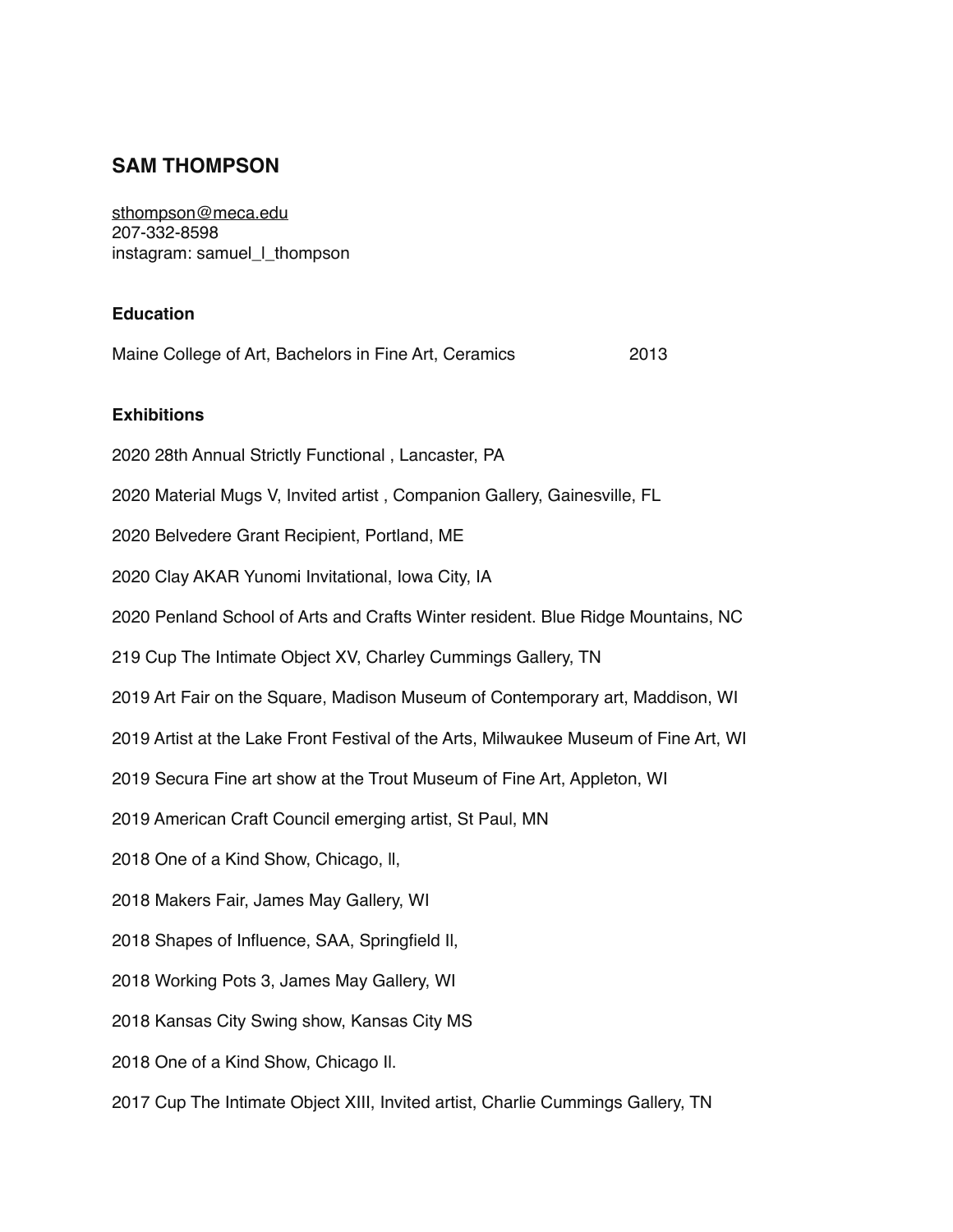2017 Creative Hands Gallery, Cape Cod MA, 2017 Working Pots 2, James May Gallery, WI 2016 Irons In the Fire Exhibition, The Companion Gallery, TN 2016 Working Pots, Purchaser Award, James May Gallery, WI 2015 Art Prov Gallery at NCECA 49, Providence, RI

### **Gallery Representation.**

Wood Walk Gallery, Door County, WI -2019

The James May Gallery, Algoma, WI -2018

Creative Hands Gallery. Sandwich, MA -2016

The Museum of Wisconsin Art. West Bend, WI -2019

## **Experience & Workshops**

INTRO AND ADVANCED FUNCTIONAL CERAMICS TEACHER, 2019 - current Teaching introduction to throwing and hand building functional ceramics at Mud and Prints art studio in Appleton Wisconsin.

NORTH CAROLINA INTERNATIONAL WOOD FIRE CONFERENCE, 2017 Assisted with building, loading, and firing wood kilns at Josh Copus's studio for the International wood fire conference.

ST CROIX POTTERY TOUR, 2017 Assisted with Bandana Pottery at the St. Croix Pottery tour at Linda Christiansen's stop on the tour.

 PART TIME STUDIO ASSISTANT TO BANDANA POTTERY, 2016 - 2017 Assist with wood prep, cleaning and prepping kilns, loading kilns and firing kilns, making clay, making plates and trays, pricing and inventory.